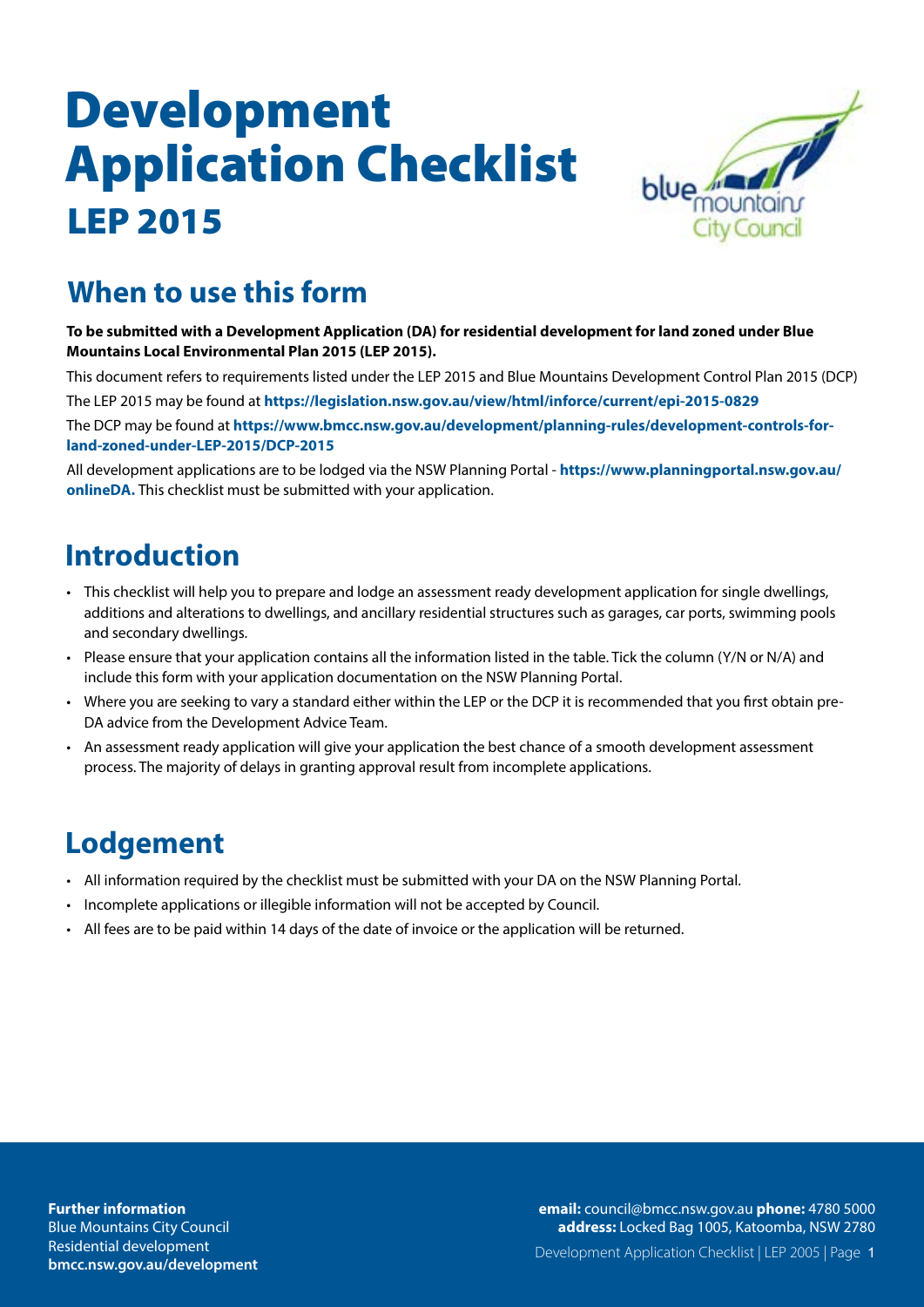### **Property details**

| Lot Section DP |  |  |  |
|----------------|--|--|--|
|                |  |  |  |
| <b>Address</b> |  |  |  |
|                |  |  |  |
|                |  |  |  |
|                |  |  |  |

## **Preliminary Checks**

### 1. Pre DA advice

Has this proposed development been the subject of formal pre-DA advice? If so, please provide a copy of the advice.

### 2. Cost of development

The DA must nominate the estimated cost of development (which includes consultant fees) as defined in s.251 of the *Environmental Planning and Assessment Regulation 2021*.

Note: This may need to be accompanied by either a Cost Summary Report or a Registered Quantity Surveyor's Detailed Cost Report for development costs more than \$500,000.

| Yes | Nο | N/A |
|-----|----|-----|
|     |    |     |

| Yes | Nο | N/A |
|-----|----|-----|
|     |    |     |

### **Plans**

All plans must contain the property address, plan number and date of preparation, or amendment number and date of amendment. *Note: All plans are to be fully annotated/dimensioned and be to a common scale (e.g. 1:100 or 1:200).*

### 3. Survey plan

A survey prepared by a registered surveyor is required for all new dwellings and may be required for some additions/ alterations and ancillary development. The survey provides accurate site dimensions and identifies easements and/ or restrictions on the site. The survey should show contours at 1m or 0.5m intervals and show the location of trees on the site and on adjoining sites within 5 metres of the property boundary. The survey should also plot all existing structures and the location of adjoining structures within 5 metres of the property boundary. This survey will inform other plans required.

| Yes | Nο | N/A |
|-----|----|-----|
|     |    |     |

#### **Further information** Blue Mountains City Council Residential development

**[bmcc.nsw.gov.au/d](https://www.bmcc.nsw.gov.au/community/cemeteries)evelopment**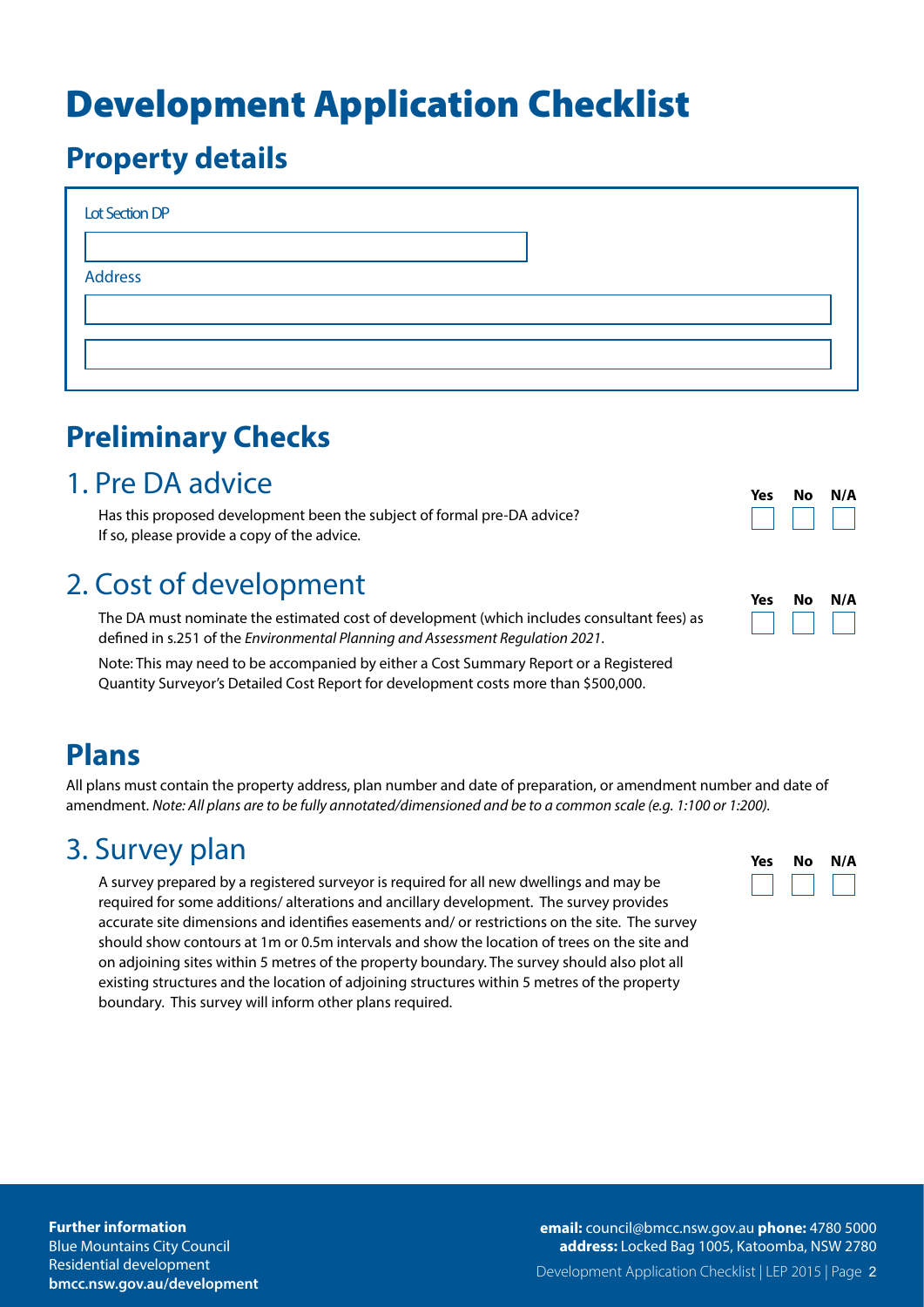### 4. Site Analysis Plan

The site analysis plan shows all the existing conditions of the site. See Part I1.1.1 of the DCP for information on how to prepare a site analysis plan. Minor works such as additions or alterations may incorporate the site analysis plan with the proposed site plan. The plan must contain:

- The location, boundary dimensions, site area, true north point, contours (usually 1m intervals)
- Existing levels of the land in relation to buildings and roads (for land in Protected Area-Escarpment Area show the Relative Levels (RLs) of the highest point of buildings on adjoining land)
- Location and uses of existing buildings and structures, and location of trees/ vegetation, on the site and on adjoining properties (within 5 metres of property boundary)
- Details of any right-of-way or easements
- Access and street features, including roads, poles, footpath, driveway, street trees.
- Zoned boundaries (if site includes more than one zone).
- Location of any Protected Areas located on the site.

### 5. Proposed site plan

The proposed site plan shows all buildings and structures proposed by this application. See Part I1.1.1 of the DCP for information on how to prepare a site plan. The proposed site plan must contain:

- The location of proposed buildings (including extensions or additions to existing buildings or works) and buildings to be demolished. Show setbacks for all new work to the property boundary.
- Proposed driveways, car parking and/or garaging, dimensions and ramp gradients
- Calculations of existing and proposed site coverage.
- Location of waste management areas.
- The location and identity of existing trees and other vegetation for removal and retention.

### 6. Demolition plan

Where demolition work is proposed. Clearly indicate those structures proposed for demolition. Details of requirements are provided in Part E4.5 of the DCP.

### 7. Floor Plans

Floor plans must be provided for all new work and clearly indicate:

- The layout of the proposed development on all floors.
- Internal walls/partitions and room names or uses.
- Stated dimensions of existing and proposed work (all proposed works are to be highlighted clearly).
- Proposed use of each room.

**Further information** Blue Mountains City Council Residential development **[bmcc.nsw.gov.au/d](https://www.bmcc.nsw.gov.au/community/cemeteries)evelopment**

#### Development Application Checklist | LEP 2015 | Page 3 **email:** [council@bmcc.nsw.gov.au](mailto:council%40bmcc.nsw.gov.au%20?subject=) **phone:** 4780 5000 **address:** Locked Bag 1005, Katoomba, NSW 2780

**Yes No N/A**



| Yes | No | N/A |
|-----|----|-----|
|     |    |     |

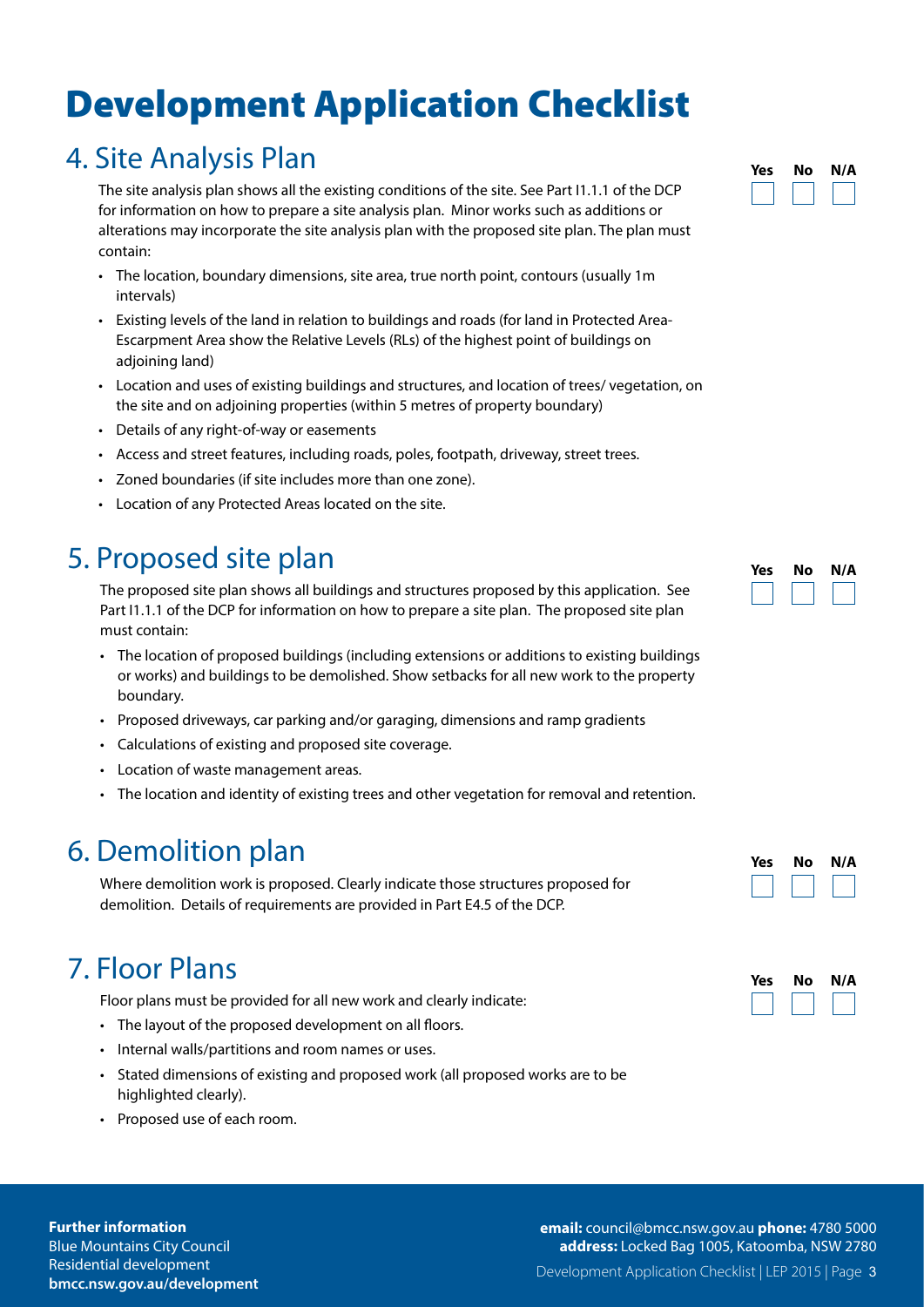### 8. Elevations and Sections

New external work needs to show all elevations and sections and clearly indicate:

- Natural ground level and any proposed changes to ground level.
- Height of the proposed development from existing ground level to finished floor level(s), ceiling and roof ridge levels.

### 9. Cut/ Fill/ Retaining

If cut and/ or fill is proposed, a cut and fill plan with retaining wall detail has been provided. Note: Existing and proposed ground levels, retaining walls and boundary fencing must be shown to Relative Levels (RLs) on the development plans and all elevations and sections. The height of retaining walls is to be shown.

See Part B3.2.2 of the DCP for guidance on cut and fill.

### 10. Materials and Finishes

Where new external work is proposed; details of external colours, materials and finishes are to be provided.

See Part B2.3.5 of the DCP for information on requirements.

### 11. Shadow Diagrams

For dwellings/ additions/ buildings two (2) or more storeys high, shadow diagrams prepared by an appropriately qualified person are required.

See Part F1.1.4 of the DCP for detailed requirements.

### 12. Tree retention/ removal plan

If trees are proposed to be removed as part of the development, including any trees required to be removed to comply with Asset Protection Zones; this needs to be detailed on the plans and may be shown on the proposed site plan. The number and species identification of trees to be removed should be clearly indicated on the plans.

See Part I2.1.7 of the DCP for detailed requirements.

### 13. Concept landscape plan

Required for all new dwellings. See Parts I2.1.8 - 12.1.12 of the DCP for information on how to prepare a landscape plan. See Part C3 for guidance on landscaping. Details of landscaping may be shown on the proposed site plan for minor works.

The landscape plan should include pervious area calculations, location of planting and turfed areas, and position of all trees and large shrubs on the site (including those proposed to be removed or pruned).

| Yes | Nο | N/A |  |
|-----|----|-----|--|
|     |    |     |  |



| Yes | Nο | N/A |
|-----|----|-----|
|     |    |     |

| Yes | Nο | N/A |
|-----|----|-----|
|     |    |     |

| Yes | Nο | N/A |
|-----|----|-----|
|     |    |     |

| Yes | No | N/A |
|-----|----|-----|
|     |    |     |

**Further information** Blue Mountains City Council Residential development **[bmcc.nsw.gov.au/d](https://www.bmcc.nsw.gov.au/community/cemeteries)evelopment** Development Application Checklist | LEP 2015 | Page 4 **email:** [council@bmcc.nsw.gov.au](mailto:council%40bmcc.nsw.gov.au%20?subject=) **phone:** 4780 5000 **address:** Locked Bag 1005, Katoomba, NSW 2780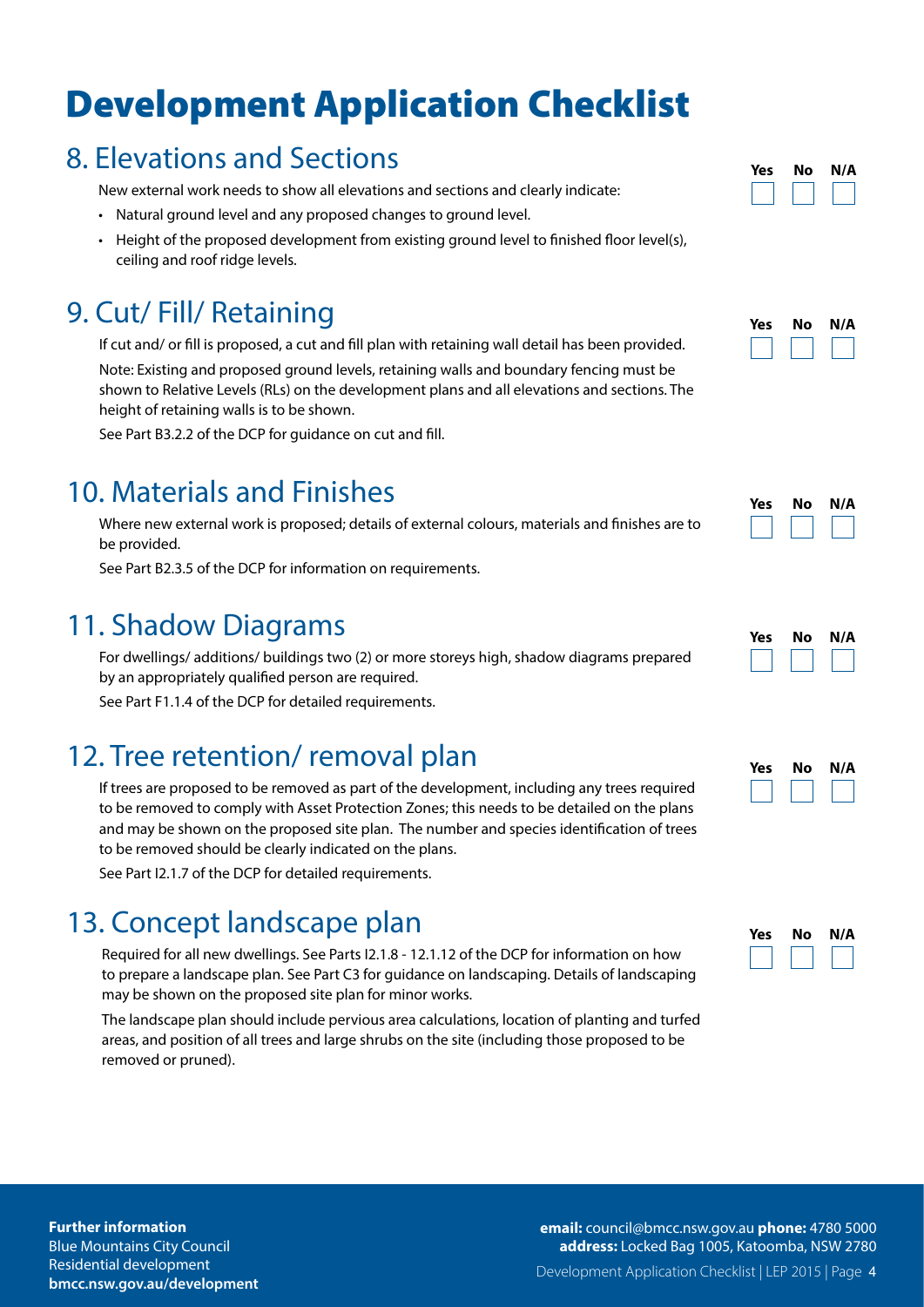### 14. Concept stormwater management plan

All small scale development (>50m<sup>2</sup> – 2500m<sup>2</sup>) requires a concept stormwater management plan as required by Cl6.9 of the LEP and Part C6.1.2 and C6.1.3 of the DCP.

For minor works details of stormwater management can be shown on the proposed site plan.

Plans need to identify how the stormwater will be managed on site and where it will be discharged to. The location of water tanks, stormwater drains, pits, pipes, and proposed stormwater treatment devices (such as infiltration trenches or raingardens) is required. Stormwater plan should be consistent with the landscape plan.

### 15. Services plan

Where new connections are proposed show location of all services and infrastructure. It is recommended that early contact with Sydney Water be made where new connections to reticulated sewer is proposed.

Where on site sewer is proposed, identify the location on the system on the existing and/ or proposed site plan. Developments that propose on site wastewater systems must be supported by a water cycle management study. Details of requirements are provided at Part E1.2 of the DCP.

### 16. Driveway plans

Proposals for driveways on steeper slopes require concept plans which comply with Australian Standard (AS2890.1 2004). Longitudinal sections are required showing existing and proposed RLs and any excavation or filling proposed, including in the road reserve.

See Part E2.3.3 of the DCP for details on requirements.

### 17. BASIX documentation

Proposals involving a new dwelling, residential work with an estimated cost exceeding \$50,000, or a swimming pool or spa having a capacity greater than 40kl the BASIX commitments must be shown on the plans, in addition to the BASIX certificate to be submitted.

### 18. Erosion and sediment control plan

Proposals where the area of soil disturbance is less than 2,500 $m^2$  (excluding minor additions and development that disturbs less than 50m $^2$  of the site), an Erosion and Sediment Control Plan (ESCP) is to be submitted in accordance with cl. E4.3 of the DCP.

### Advisory note - structural specifications

These are generally not required at DA stage however it is recommended to undertake early consultation with your engineer in order to ensure that the design will be able to meet the requirements of the relevant Building Code of Australia standards and Australian Standards. (Note: high wind areas and snow loading requirements apply in some parts of the Blue Mountains. Site specific conditions may have bearing on footing design and construction).

#### **Further information**

Blue Mountains City Council Residential development **[bmcc.nsw.gov.au/d](https://www.bmcc.nsw.gov.au/community/cemeteries)evelopment**



| Yes | No | N/A |
|-----|----|-----|
|     |    |     |

| Yes | Nο | N/A |  |
|-----|----|-----|--|
|     |    |     |  |

| <b>Yes</b> | No | N/A |
|------------|----|-----|
|            |    |     |

| Yes | No | N/A |
|-----|----|-----|
|     |    |     |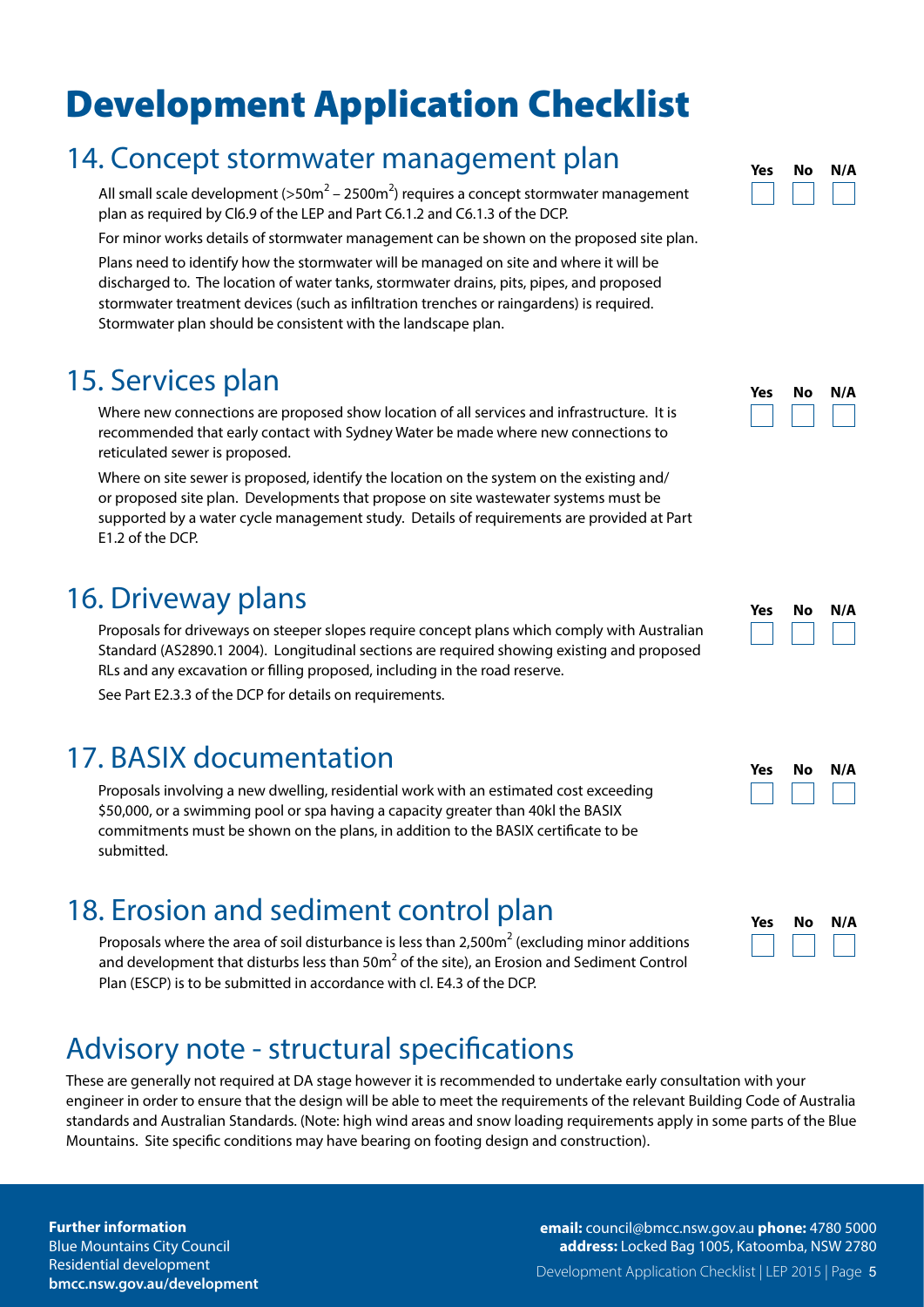### **Documentation**

Reports and documents which support your development application are required to be submitted in accordance with s.24 of the *Environmental Planning and Assessment Regulation 2021* and in accordance with Councils environmental planning instruments.

### 19. Statement of environmental effects (SEE)

This report is required for all development applications and must describe:

- The environmental impacts of the development, including impacts on neighboring properties (e.g. privacy/ overshadowing) as well as impacts on the landform, vegetation and storm water.
- How the environmental impacts of the development have been identified. Identify the zoning objectives and any protected areas or heritage items on or adjoining the site.
- The steps to be taken to protect the environment or to lessen the expected harm to the environment. Describe how the development responds to the relevant clauses within the LEP and DCP. Include details of how the construction works will be managed and how the site will be managed post development (e.g. vegetation management/ asset protection zones/ waste management).

A table outlining all relevant numerical standards (such as building heights, site coverage, pervious area and setbacks) should be included. The SEE should also cross-reference all plans, reports and studies that are required to be provided with the application.

### 20. Clause 4.6 Exceptions to a development standard

If a variation to a development standard within LEP 2015 is proposed, a written justification for contravening the standard must be provided in accordance with the requirements of cl. 4.6 of the LEP 2015.

See Council's website for a proforma statement: **https://www.bmcc.nsw.gov.au/documents/ form-vary-a-development-standard-lep-2005**

### 21. Other Variations

Any variations proposed to development controls within the DCP (e.g. front setback) will require a written justification outlining reasons why the control cannot be achieved but demonstrate how the proposal still complies with the relevant objectives of the DCP control. This can be included in the SEE.

### 22. Studio/ Sheds/ Home office

A statement of intended use is required. This can be included in the SEE.

| Yes | Nο | N/A |
|-----|----|-----|
|     |    |     |

| Yes | No | N/A |
|-----|----|-----|
|     |    |     |

**Yes No N/A**

| Yes | Nο | N/A |
|-----|----|-----|
|     |    |     |

#### **Further information**

Blue Mountains City Council Residential development **[bmcc.nsw.gov.au/d](https://www.bmcc.nsw.gov.au/community/cemeteries)evelopment** Development Application Checklist | LEP 2015 | Page 6 **email:** [council@bmcc.nsw.gov.au](mailto:council%40bmcc.nsw.gov.au%20?subject=) **phone:** 4780 5000 **address:** Locked Bag 1005, Katoomba, NSW 2780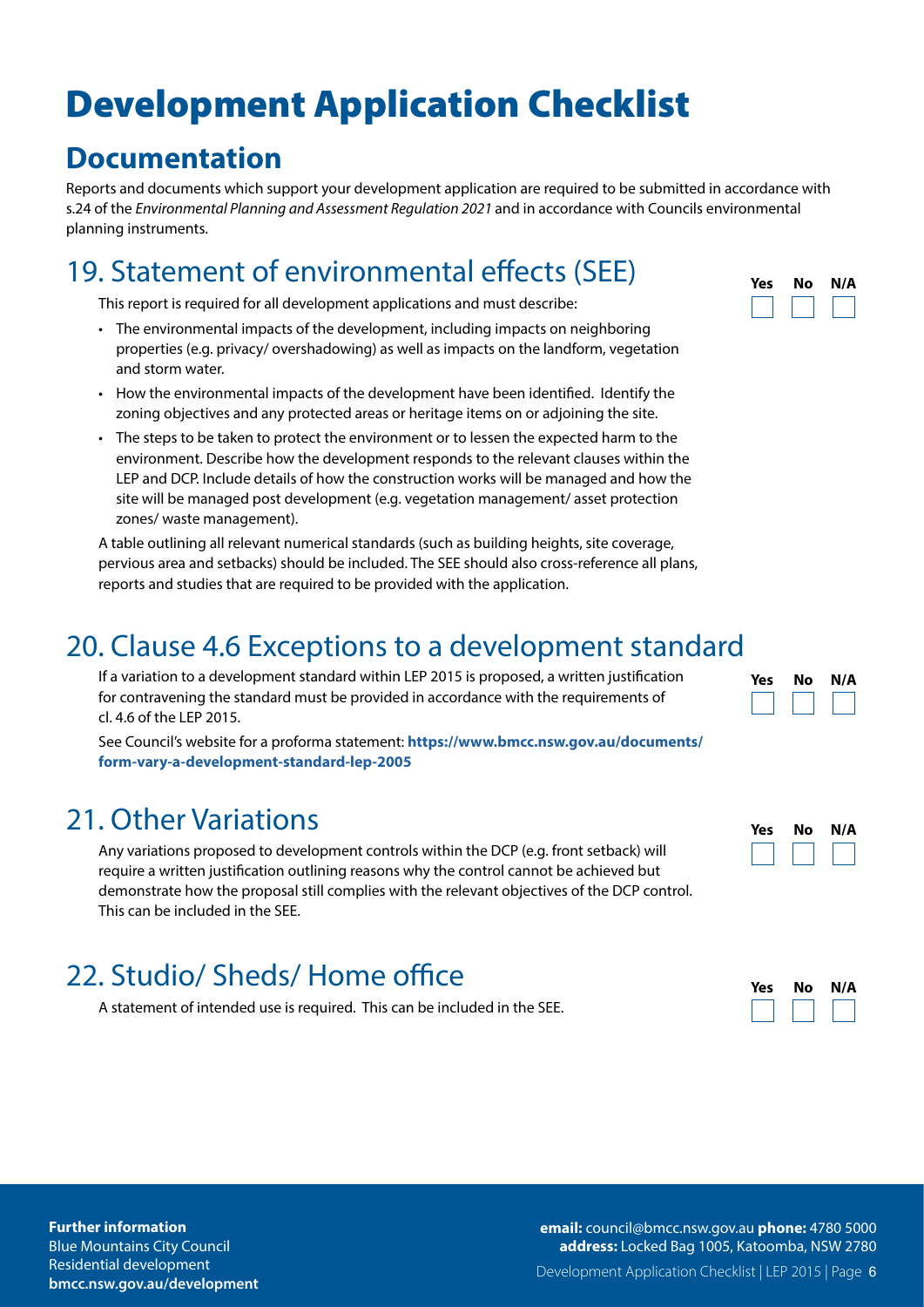### 23. Heritage

If the property is a heritage item, a heritage conservation area, or adjoins a heritage item, a heritage impact statement is to be submitted in accordance with cl. 5.10 of the LEP. Any proposed works on a heritage listed item will require a heritage assessment report to be prepared by a qualified heritage consultant. See Part I3.1.1 of the DCP for information on what is required to be included in the heritage report.

Proposals for minor works; such as additions to the rear or internal works heritage impacts may be addressed within the Statement of Environmental Effects.

### 24. Bushfire

Any development located on mapped bushfire prone land requires a bushfire assessment report. It is recommended that a bush fire consultant prepare this report if the works are in a high bush fire threat area. In some cases a self-assessment report may sufficient.

See RFS website for more information: **https://www.rfs.nsw.gov.au/\_\_data/assets/pdf\_ file/0017/4355/Guidelines-for-Single-Dwelling-Development-Applications.pdf**

### 25. Stormwater management plan

Where new dwellings exceed the maximum site coverage (see clause 4.4A of the LEP) a stormwater management plan is to be prepared by a suitably qualified consultant and in accordance with Cl C6.1.3 of the DCP.

### 26. Vegetation Management Plan

Any variations proposed to development controls within the DCP (e.g. front setback) will require a written justification outlining reasons why the control cannot be achieved but demonstrate how the proposal still complies with the relevant objectives of the DCP control. This can be included in the SEE.

# 27. Flora and fauna report/ Vegetation survey and species inventory

For development where works involve the removal of bushland in areas with intact or modified bushland (scheduled or non-scheduled), high ecological value or mapped environmental constraint areas; a report is required in accordance with C1.1 of the DCP.

See I2.1.2 for further information and Council's guide on how to prepare a flora and fauna assessment: **https://www.bmcc.nsw.gov.au/development-controls-for-land-underlep-2015/guides#flora**

### 28. Arboricultural report

Where the works are likely to impact on large and/or significant trees, or where trees are sought to be retained within 3m of development works.

See Part I2.1.6 of the DCP for requirements.

| Yes | No | N/A |
|-----|----|-----|
|     |    |     |

| Yes | Nο | N/A |
|-----|----|-----|
|     |    |     |

| Yes | Nο | N/A |
|-----|----|-----|
|     |    |     |

| Yes | Nο | N/A |
|-----|----|-----|
|     |    |     |

| Yes | No | N/A |
|-----|----|-----|
|     |    |     |

| Yes | No | N/A |
|-----|----|-----|
|     |    |     |

**Further information**

Blue Mountains City Council Residential development **[bmcc.nsw.gov.au/d](https://www.bmcc.nsw.gov.au/community/cemeteries)evelopment** Development Application Checklist | LEP 2015 | Page 7 **email:** [council@bmcc.nsw.gov.au](mailto:council%40bmcc.nsw.gov.au%20?subject=) **phone:** 4780 5000 **address:** Locked Bag 1005, Katoomba, NSW 2780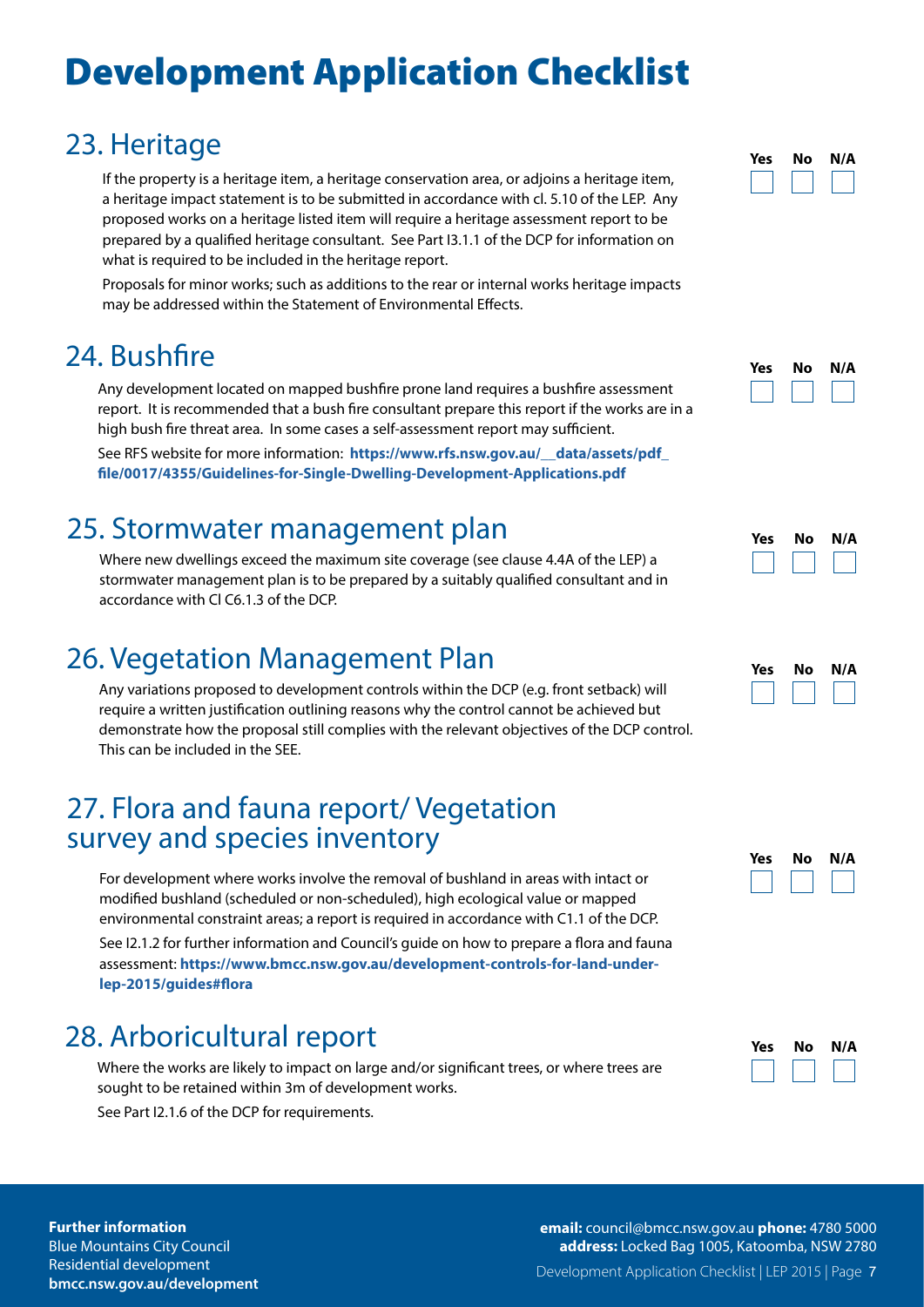### 29. BASIX Certificate

Proposals that involve residential work with an estimated cost exceeding \$50,000, a swimming pool or spa having a capacity greater than 40kl.

### 30. S3QM certificate

If the development is within the Sydney Drinking Water Catchment, and results in additional building site coverage a S3QM certificate is required in accordance with the State Environmental Planning Policy (Sydney Drinking Water Catchment) 2011.

See WaterNSW website for more information: **https://www.waternsw.com.au/waterquality/catchment/development/da**

### 31. BOS check/ BDAR

For development that involves the clearing of bushland on larger sites; information confirming whether the proposed development triggers the NSW Biodiversity Offset Scheme can be provided by the submission of a Biodiversity Values Map and Threshold Report. This report is available at: **https://www.environment.nsw.gov.au/topics/animals-and-plants/ biodiversity-offsets-scheme/about-the-biodiversity-offsets-scheme/when-does-bosapply**

Where a development triggers BOS due to the area of clearing exceeding the area clearing threshold, or clearing of land mapped on the Biodiversity Values Map, then a Biodiversity Development Assessment Report (BDAR) is required to be submitted.

Note that this type of development is to be avoided and is generally not supportable.

A BDAR contains a Biodiversity Assessment Method (BAM) and is required to be prepared in accordance with the NSW Biodiversity Conservation Act 2016 and supporting regulations by an NSW OEH accredited assessor (Accredited Assessor Public Register).

### 32. Contamination report

Where the site is listed as contaminated, contains contaminated fill, or had a previous land use that may cause contamination (such as agriculture or horticulture) a contamination investigation is required in accordance with Part E7.2 of the Blue Mountains Development Control Plan 2015.

### 33. Geotechnical report

Where site disturbance is proposed within Protected Area – Slope Constraint Area a geotechnical report may be required (refer to LEP 2015 clause 6.4(3)(d). Some minor works on slope constraint may be carried out within the slope constraint area.

| Yes | No | N/A |
|-----|----|-----|
|     |    |     |

| Yes | Nο | N/A |
|-----|----|-----|
|     |    |     |

| Yes | Nο | N/A |
|-----|----|-----|
|     |    |     |

| Yes | No | N/A |
|-----|----|-----|
|     |    |     |

| Yes | No | N/A |
|-----|----|-----|
|     |    |     |

**Further information**

Blue Mountains City Council Residential development **[bmcc.nsw.gov.au/d](https://www.bmcc.nsw.gov.au/community/cemeteries)evelopment** Development Application Checklist | LEP 2015 | Page 8 **email:** [council@bmcc.nsw.gov.au](mailto:council%40bmcc.nsw.gov.au%20?subject=) **phone:** 4780 5000 **address:** Locked Bag 1005, Katoomba, NSW 2780